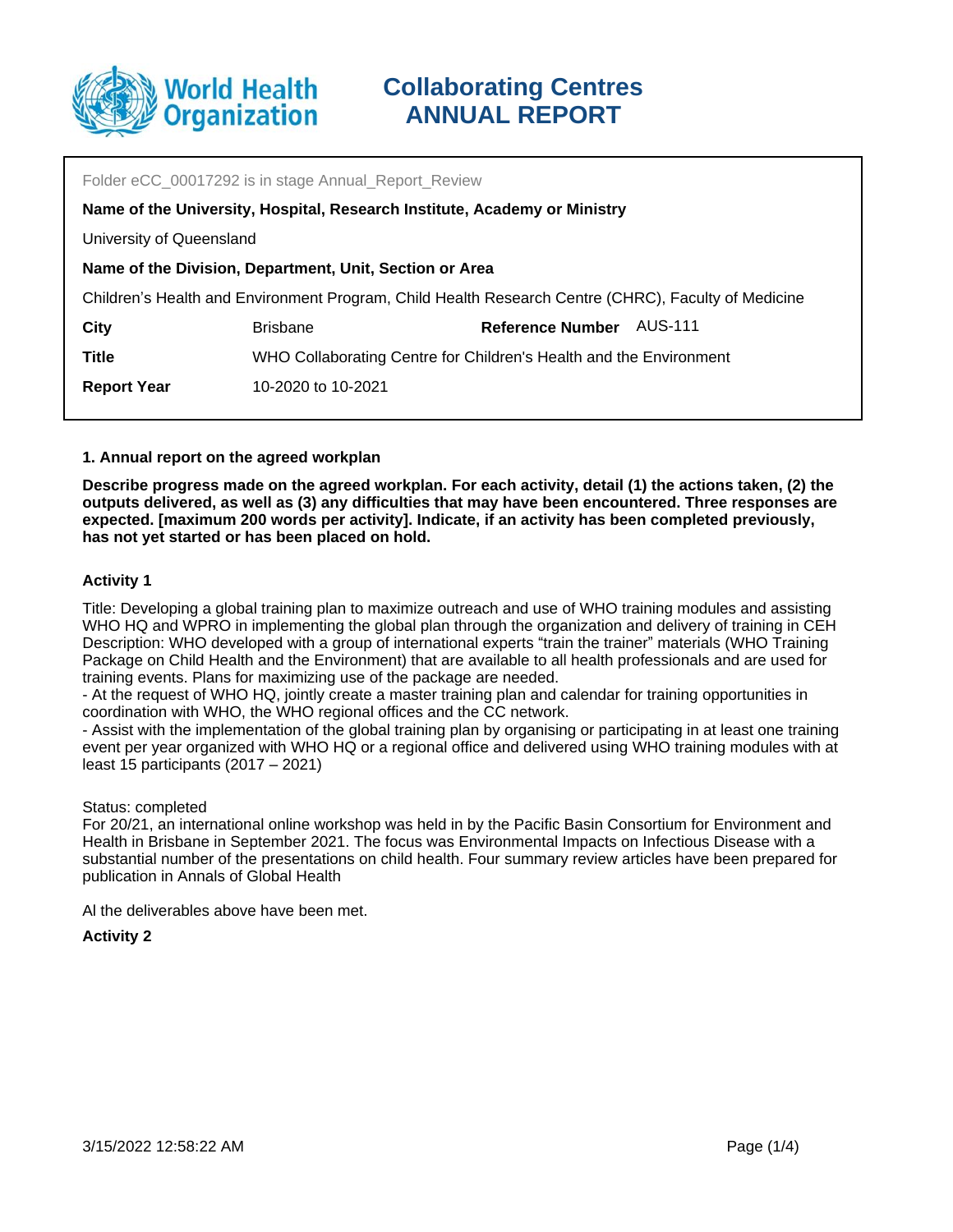

# **Collaborating Centres ANNUAL REPORT**

Title: Assisting WHO to build capacity about prevention of environmental exposures and environmentallyrelated diseases in children by creating and updating children's enviromental health (CEH) training materials. Description: As children's environmental health (CEH) is an evolving area, new topics need to be introduced to the "train the trainer" materials (WHO Training Package on Child Health and the Environment) and existing modules need to be regularly updated. Online courses are needed to maximise the number of professionals able to be trained and ensure access to training for professionals in rural and underserved areas.

- In collaboration with WHO HQ and the CC Network update at least one training module per year of the WHO Package (2017 – 2021)

- Support WHO in organizing the working meetings on children's environmental health training (background documents, reporting) (the next meeting is planned for October 2018)

- Support WHO and the CC network to develop online training pilots using WHO training materials. Participate in working group meetings and teleconferences for their implementation. Assist in adapting training materials to online training formats. Training courses to be agreed with WHO as per evolving opportunities. Initial pilots planned for South Africa, Republic of Korea.

Status: completed Completed in 2020

#### **Activity 3**

Title: . Creating increased awareness about prevention of environmental exposures and environmentallyrelated diseases in children through the WHO/UNEP Healthy Environments for Children Alliance (HECA) newsletter

Description: The WHO/UNEP Healthy Environments for Children Alliance (HECA) newsletter has been produced since 2003 to provide monthly updates on WHO and UNEP activities, peer-reviewed publications, media reports, and events on children's environmental health. It is a valuable resource for professionals in the field.

- In coordination with WHO, continue to develop the monthly WHO/UNEP Healthy Environments for Children Alliance (HECA) newsletter.

Status: completed Completed in 2020

### **Activity 4**

Title: Strengthening the Network of WHO Collaborating Centres for Children's Environmental Health, with a particular focus on the Western Pacific Region.

Description: The WHO Children's Environmental Health programme is working closely with 10 WHO collaborating centres (CCs) to reduce the morbidity and mortality of children by increasing awareness and action to prevent harmful exposures during early life. Activities are guided by a Framework for action for WHO CCs (2013-2017) on children's environmental health developed by WHO and CCs.

- At the request of WHO HQ, and in collaboration with the CEH CC network, develop a new Framework for Action for WHO CCs on children's environmental health, 2018 – 2021, through email and teleconferences - Assist WHO HQ with coordinating the Network of WHO Collaborating Centres for Children's Environmental **Health** 

- Provide advice to CCs developing projects on e-waste and children's health and other technical CEH areas as requested by WHO HQ and WPRO

 $\Box$  At the request of WPRO, strengthen collaboration between CCs working on environmental health and children's environmental heath in the Western Pacific Region by facilitating meetings of WPRO CCs in environmental health and related areas (to be held every 2-3 years). The meetings will aim to support activities to achieve the Manila Declaration on Health and Environment and the Western Pacific Regional Framework for Action on Health and Environment on a Changing Planet. Drawing from the WPRO Climate Change Resilience initiatives, a key aim will be to strengthen the focus on the impacts of climate change on children's environmental health. The CC will assit with identifying centres involved in environmental health, background documents, and reporting .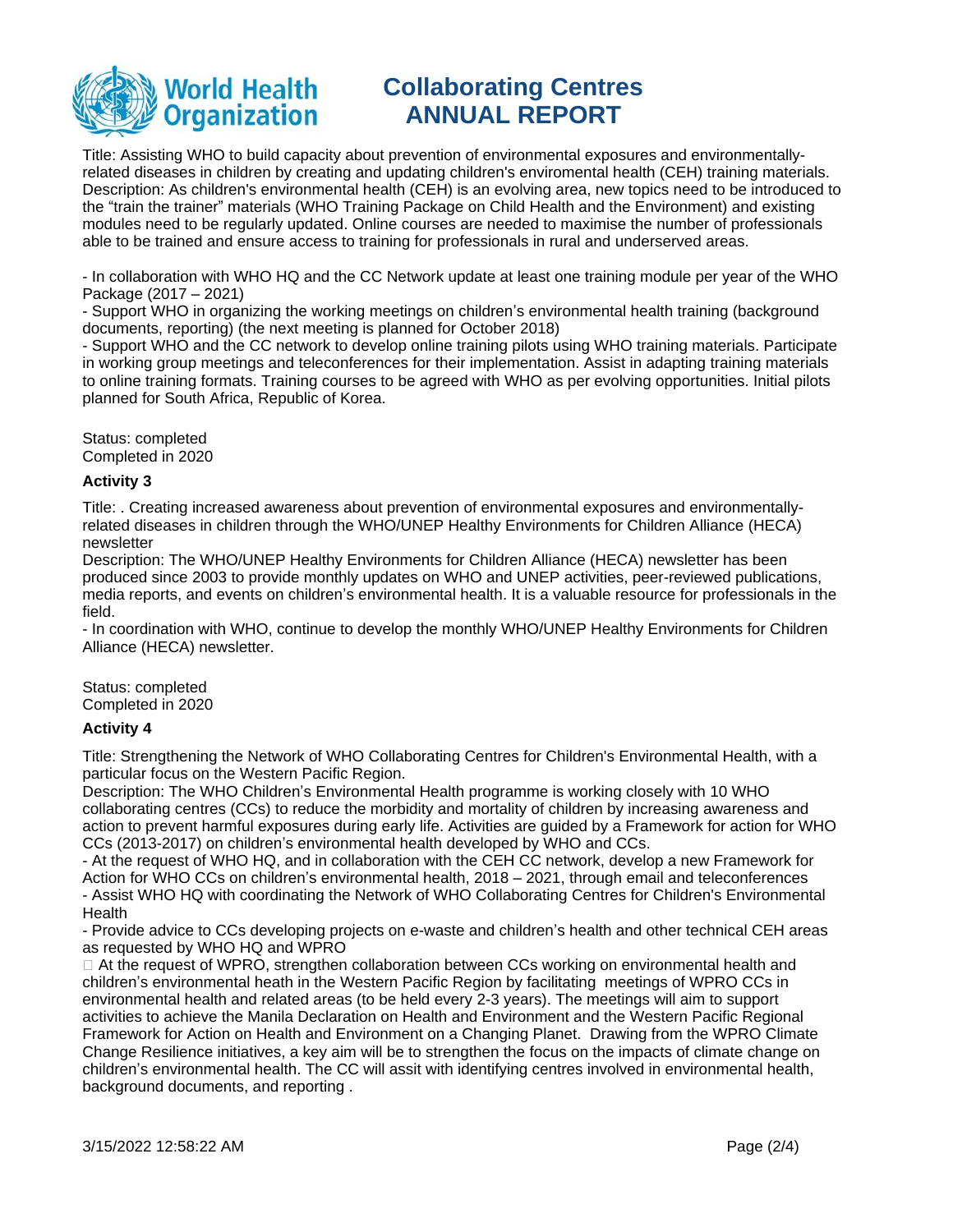

# **Collaborating Centres ANNUAL REPORT**

Status: ongoing Ongoing to October 2021 and beyond

Quarterly teleconferences of the Network of WHOCCs in CEH were still conducted to continue fostering collaboration between CCs since regional workshops have been halted by Covid-19.

# **Activity 5**

Title: Develop joint research publications with WHO HQ, WPRO and the Network of WHO Collaborating Centres for Children's Environmental Health.

Description: Collaboratively develop joint publications as agreed by WHO HQ, WPRO and the CC. At least one peer-reviewed publication or WHO publication per year (2017 – 2021). Topics are to be negotiated with WHO HQ and WPRO on a yearly basis. Current plans under discussion with WHO HQ and WPRO include:

 WHO report on exposure to air pollution and children's health, to be developed with the network of WHO Collaborating Centres for Children's Environmental Health.

□ WHO report on electronic and electrical waste and children's health, to be developed with the network of WHO Collaborating Centres for Children's Environmental Health.

 Atlas of children's environmental health in the Western Pacific Region. This publication will be developed with WPRO and Universities in the Pacific and in Asia. It will focus on key threats to children's environmental health in the region including climate change, air pollution, food safety, waste, and water, sanitation and hygiene.

## Status: ongoing

At the request of WHO, we have been involved in developing an Atlas of children's environmental health. "Inheriting a sustainable world? Atlas on children's health and environment. Geneva. World Health Organization; 2017. Licence: CC BY-NC-SA 3.0 IGO.

At the request of WHO, we have been involved in developing publications on eWaste from multiple locations, including Africa, Bangladesh, and China. Publications include:

• Parvez SM, jahan F, Brune M-N, Gorman JF, Rahman MJ, Carpenter D, Islam Z, Rahman M, Aich N, Knibbs LD, Sly PD. Health consequences of exposure to e-waste: an updated systematic review. Lancet Planet Health. 2021; 5(12): e905-e920.

• Lebbie TS, Moyebi OD, Asante KA, Fobil J, Brune-Drisse MN, Suk WA, Sly PD, Gorman J, Carpenter DO. E-Waste in Africa: A Serious Threat to the Health of Children. Int J Environ Res Public Health. 2021; 18(16):8488.

• Children and digital dumpsites: e-waste exposure and child health. Geneva. World Health Organization; 2021.License: CC BY-NC-SA 3.0IGO.

At the request of WHO we are currently undertaking a narrative review of the lead exposure in traditional and ayurvedic medicines as part of the new WHO guidelines on lead exposure.

• Lead in traditional and complementary medicine: A systematic review (in preparation)

At the request of WHO participated in the writing, editing, and reviewing the WHO publication on Air pollution and children's health.

• Air pollution and child health: prescribing clean air. Summary. Geneva: World Health Organization; 2018 (WHO/CED/PHE/18.01). Licence: CC BY-NC-SA 3.0 IGO.

# **2. Annual report on other activities requested**

**Should WHO have requested activities in addition to the agreed workplan, please describe related actions taken by your institution [maximum 200 words]. Please do not include in this report any activity done by your institution thatwas not requested by and agreed with WHO.**

### **3. Resources**